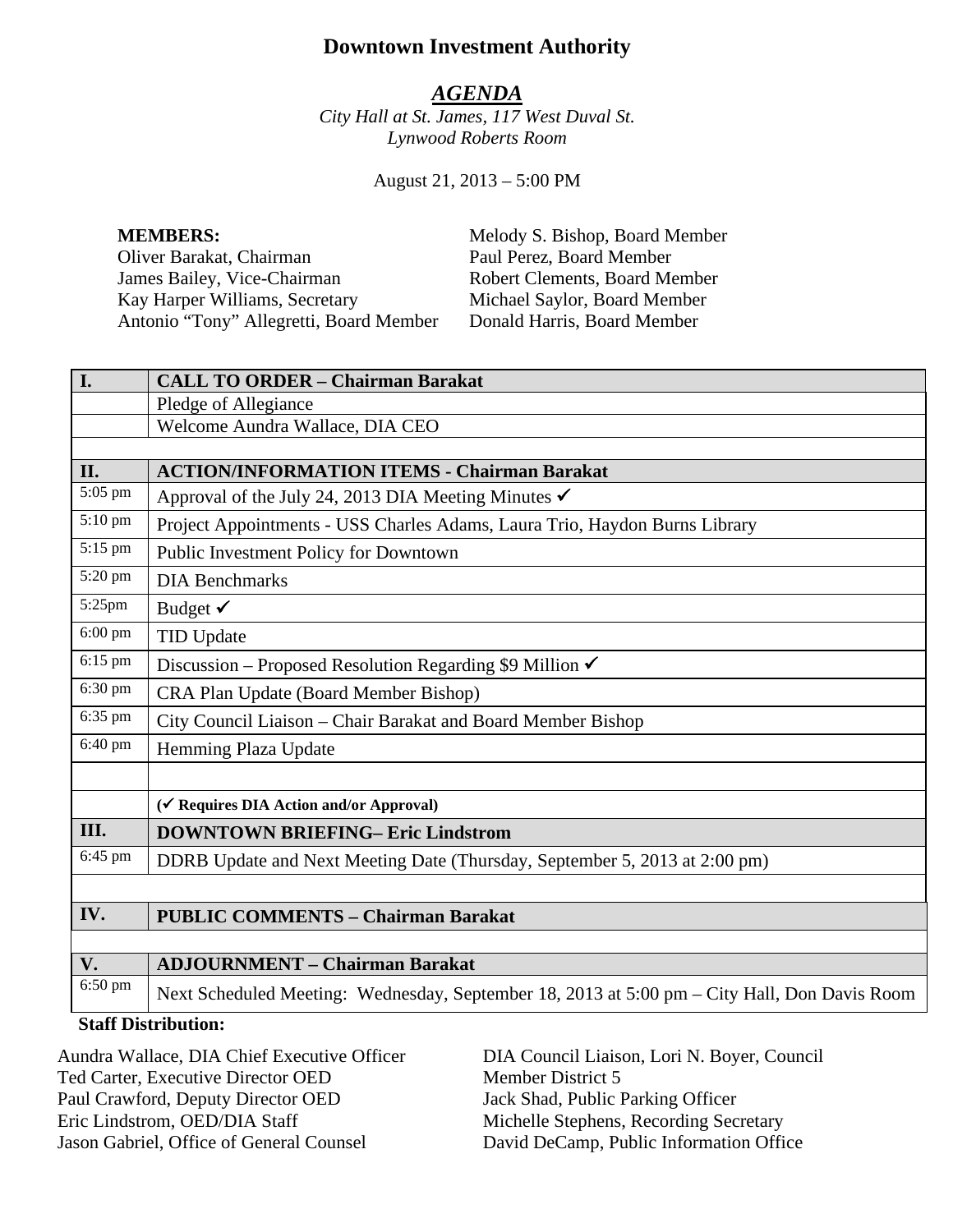# **Downtown Investment Authority**

#### *AGENDA*

*City Hall at St. James, 117 West Duval St. Lynwood Roberts Room*

August 21, 2013 – 5:00 PM

Oliver Barakat, Chairman Paul Perez, Board Member James Bailey, Vice-Chairman Robert Clements, Board Member<br>
Kay Harper Williams, Secretary Michael Saylor, Board Member Kay Harper Williams, Secretary Michael Saylor, Board Member<br>Antonio "Tony" Allegretti, Board Member Donald Harris, Board Member Antonio "Tony" Allegretti, Board Member

**MEMBERS:** Melody S. Bishop, Board Member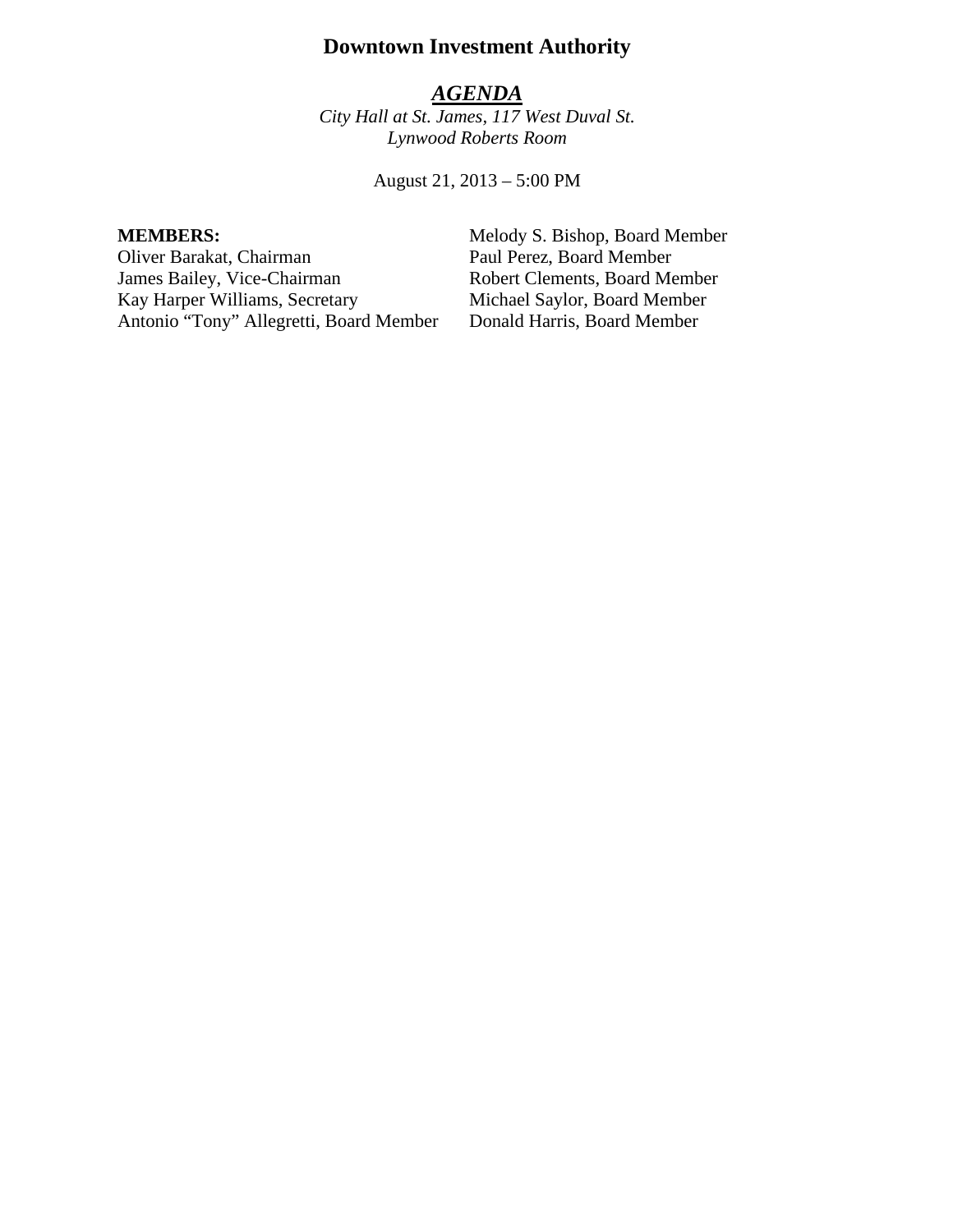**Office of Economic Development**



**Downtown Investment Authority**

**City Hall at St. James 117 West Duval St., Lynwood Roberts Room**

*Wednesday, August 21, 2013 – 5:00 p.m.*

#### *MEETING MINUTES*

**Board Members Present:** Chairman Barakat, D. Harris, J. Bailey, M. Bishop, M. Saylor, T. Allegretti, and P. Perez

**Board Members Not Present:** R. Clements and Kay Harper Williams

**Office of General Counsel:** Jason Gabriel

**Council Members Present:** Council Member Lori Boyer, District 5

**Attendees:** Paul Crawford, Deputy Director; Eric Lindstrom, OED Staff and Michelle Stephens, Recording Secretary

## **I. CALL TO ORDER**

Chairman Barakat called the meeting to order at approximately 5:00 p.m.

Chairman Barakat welcomed and introduced Mr. Aundra Wallace the new CEO for the DIA. Mr. Wallace introduced himself and provided a brief overview of his past experience, his vision for the DIA, and his gratitude, motivation, and expectations for working with the DIA, the Administration, the OED, the community and downtown stakeholders, etc.

Chairman Barakat commented that Mr. Wallace signals a new chapter for the DIA adding that he thinks with Mr. Wallace on board it will relieve board members of the day to day management type of duties and allow them to think more strategically and more about projects. He suggested and encouraged board members to contact Mr. Wallace if they have or hear of potential projects for the DIA's consideration. He asked board members to notify Mr. Wallace prior to the Friday before scheduled meetings of any items they would like to have on the agenda. He added that the DIA should be entering a phase where they are more assertive and proactive.

# **II. ACTION ITEMS/INFORMATION ITEMS**

#### **APPROVAL OF THE JULY 24, 2013 DIA MEETING MINUTES**

Board member Allegretti requested that the July 24<sup>th</sup> meeting minutes reflect that he was not able to attend, but wanted to conference in for the meeting. The record will show that he made every attempt to conference into the meeting, but due to unforeseen circumstances the call in number or telephone did not work, which in turn prevented him from being able to participate by phone.

Board member Bailey noted that the July 24<sup>th</sup> meeting minutes referenced several follow-up items to be addressed at the next meeting yet the items were not included on today's agenda. He also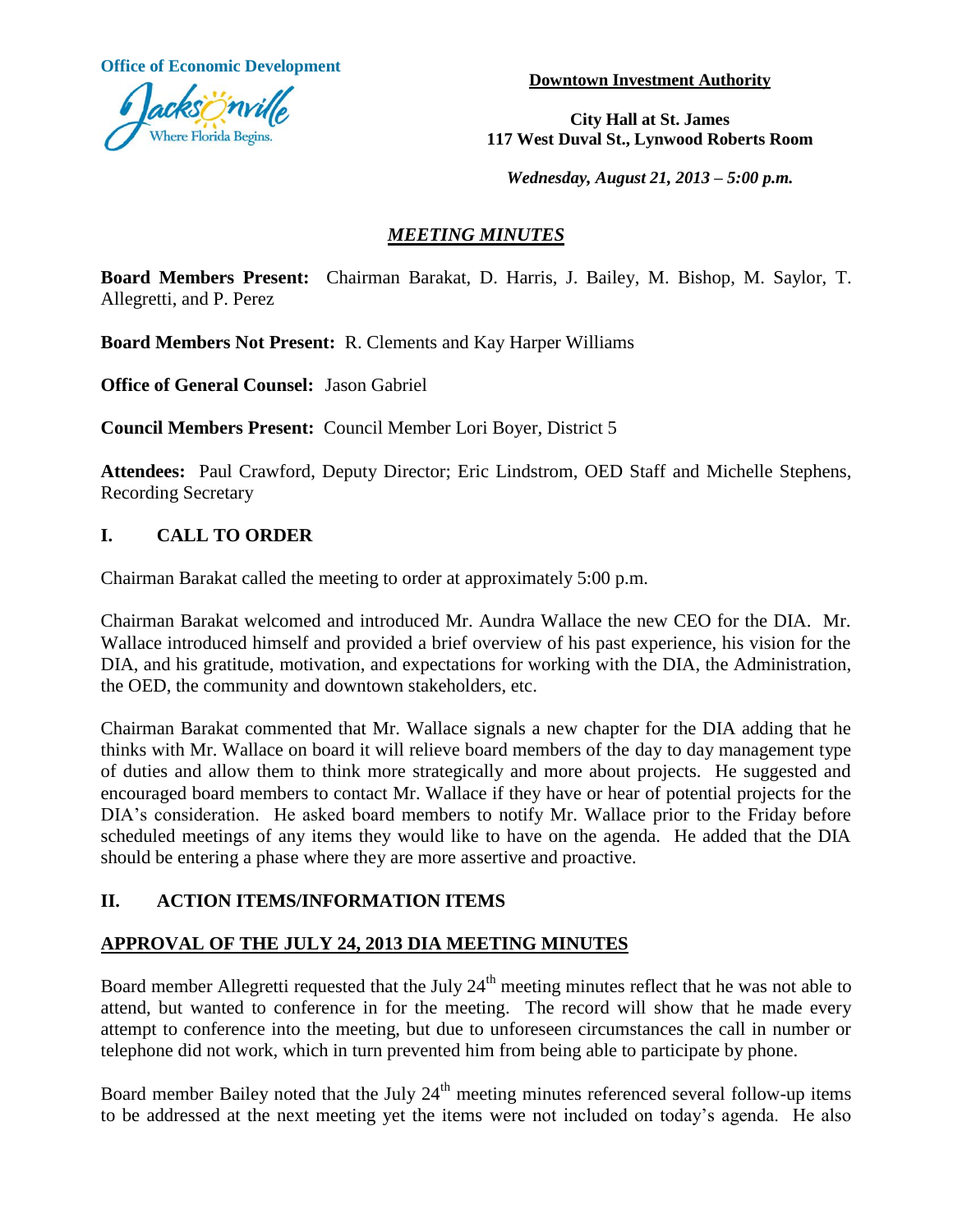Downtown Investment Authority August 21, 2013 Page 2 of 8

asked about the status of the minutes from the Special Meeting of the DIA held on August 14, 2013, prior to the regular meeting and the minutes from the one-on-one meetings that Chair Barakat had with individual board members the week of July  $15<sup>th</sup>$ .

Ms. Stephens responded that the minutes from the Special Meeting on August  $14<sup>th</sup>$  have not been completed and that she still needs to finish the one on-one-meeting minutes. Both sets of minutes will be included for review/approval at the next regular meeting of the DIA scheduled for Wednesday, September 18, 2013.

Chair Barakat asked Mr. Wallace to review the July  $24<sup>th</sup>$  meeting minutes and follow up on any outstanding items mentioned.

Because a quorum was not present, approval of the minutes will be addressed later in the meeting after Board member Perez and/or Board member Bishop arrive.

#### **PROJECT ASSIGMENTS**

USS Charles Adams – Chair Barakat suggested an ad-hoc committee to review the proposed project. The committee would further review the project and suggest to the DIA that the project is a good idea for the City in the location for which it was proposed, and if so draft proposed term sheets based on a lease term, public investment, if any, etc. He asked Board member Saylor to chair the ad-hoc committee and Board members Harper-Williams and Allegretti to serve on the USS Charles Adams ad-hoc committee.

Chair Barakat noted that there are several development projects in the works, suggesting that a board member should be assigned as a liaison to each project. The board member would own the project and try to be present at meetings with staff regarding negotiations between developers and provide an update at the monthly regular meetings of the DIA.

- Laura Street Trio: Board member Clement
- Board member Baily suggested that the Bostwick and LaVilla projects be added to the list. Chair Barakat agreed.
- Bostwick Bldg: Board member Bailey
- LaVilla Sax Seafood: Board member Harris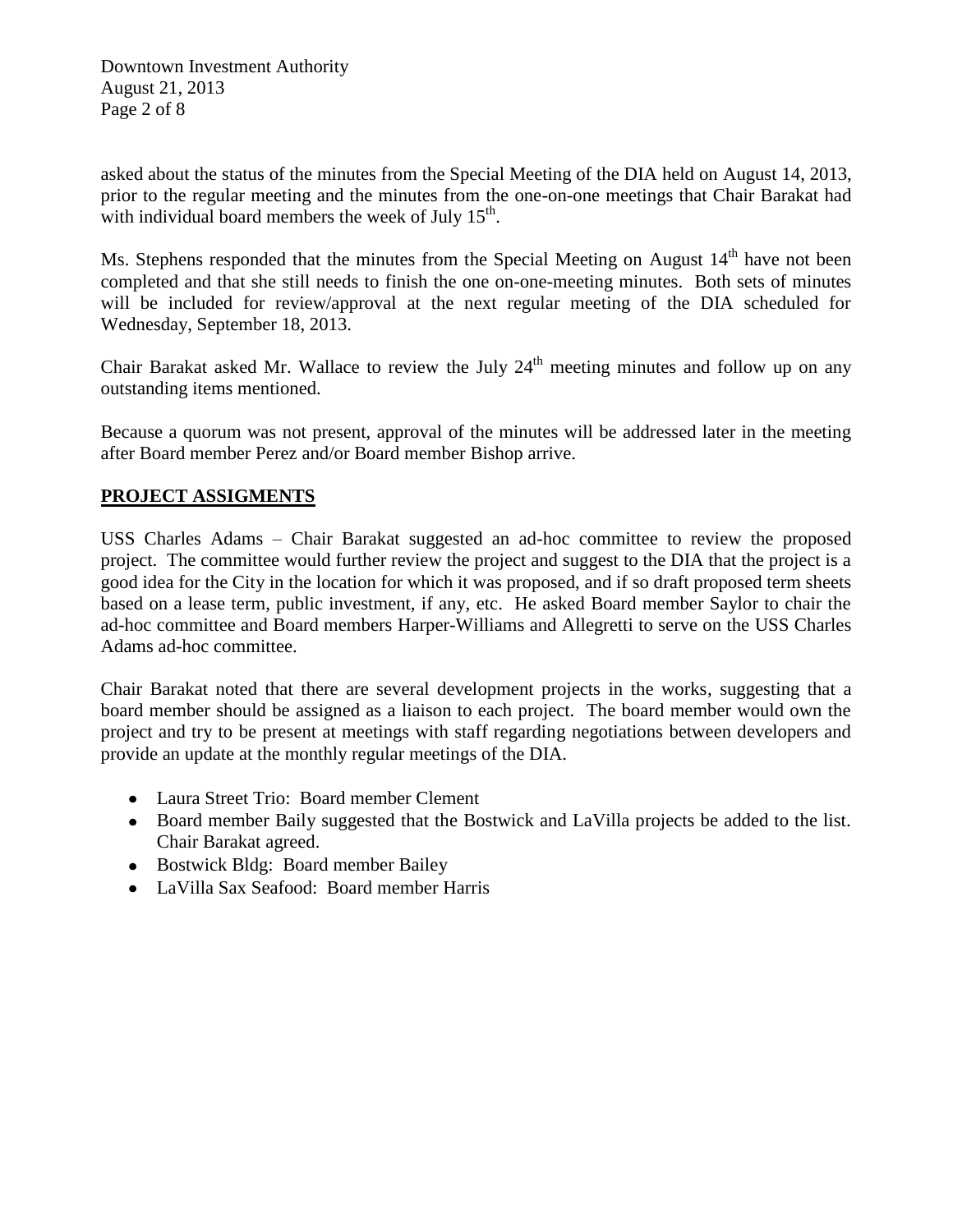Downtown Investment Authority August 21, 2013 Page 3 of 8

#### **PUBLIC INVESTMENT POLICY (PIP) FOR DOWNTOWN**

Chair Barakat commented that the Economy Committee chaired by Board member Perez will start meeting to review the PIP. He added that the input and information developed through the Redevelopment Plan process will be helpful with the development of the PIP. Mr. Perez has not arrived at the meeting yet, so when he does the board will discuss the subject further.

# **BENCHMARKS**

Chair Barakat commented that setting benchmarks for the DIA also goes in concert with the Redevelopment Plan process. He added that the DIA benchmarks transcend and impact all three of the sub-committees. He noted that based on workload, the benchmarking process may be deferred until September/October. Chair Barakat asked Mr. Wallace to start looking at best practices and what other cities do and how they put together benchmarks, what criteria they use, methodology, etc.

# **TID**

Mr. Crawford provided an update on the Finance Committee Budget Hearing on August 9, 2013, regarding the Tax Increment District funding (portion of minutes from the meeting attached). He advised that as it stands now, the Southbank TIF is intact and has not been swept. Effective October  $1<sup>st</sup>$  – there is a balance of \$1.5 million. The Northbank TIF is being supplemented by the general fund in the amount of approximately \$2.9 million. Mr. Crawford noted that due to some language that was put into the DIA enabling legislation by Council member Boyer, there is an opportunity to utilize 10% of TID funding for operating expenses.

The board further discussed the TID funding, process, past practices, role in the CRA Plan, etc.

Chair Barakat suggested that board member Perez, Chair of the Economy Committee, and Mr. Wallace call a special meeting in the next few months regarding TID funding for the upcoming fiscal year. Chair Barakat added that the board also needs to converse and exchange ideas for projects.

Council member Boyer clarified that prior to the existence of the DIA, the \$1.5 million for the 2012/2013 fiscal year that ends on September 30, 2013, was already budgeted to be swept and is not available. The \$1.5 million for fiscal year 2013/2014 becomes available after September 30, 2013, and has to be programmed in the upcoming fiscal year.

#### **APPROVAL OF THE JULY 24, 2013 DIA MEETING MINUTES**

Board member Perez arrived at the meeting at approximately 5:33 p.m. Chair Barakat brought Board member Perez up to date on a few agenda items discussed prior to his arrival.

Assigned Board member Perez as liaison to staff on the Haydon Burns Library project.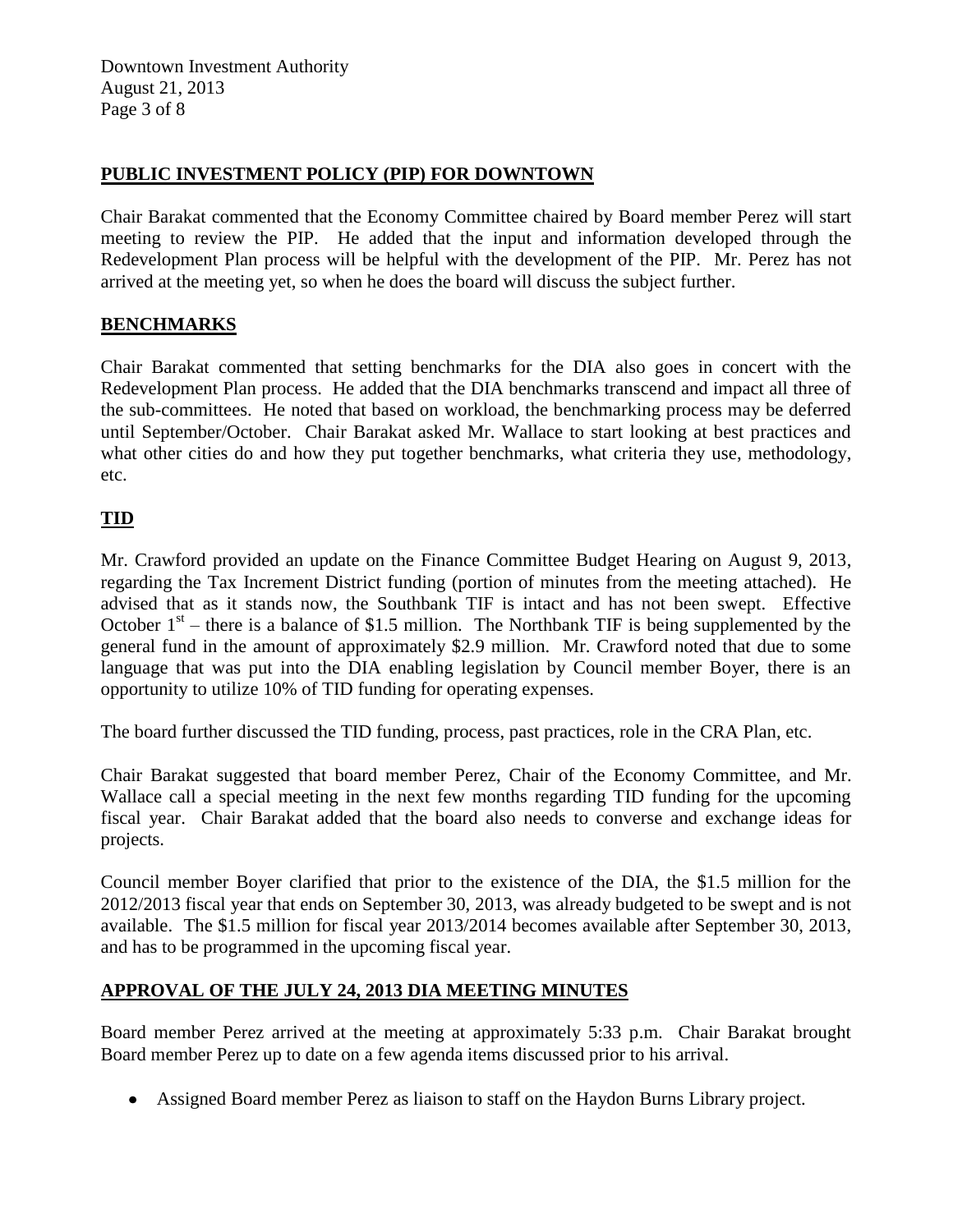Downtown Investment Authority August 21, 2013 Page 4 of 8

> Suggested that the Economy Committee meet in the very near future to begin looking at the current Public Investment Policy, and current sources of funds.

Council member Boyer advised that the Administration had proposed revisions to the Investment Policy that were submitted in legislation early last spring that was withdrawn, noting that there are some possible revisions floating out there that have not been adopted. She added that as of last week, the City Council Finance Committee formed a subcommittee to look at revising the PIP for downtown and elsewhere. She suggested that they may want to attend or have someone attend those meetings and keep abreast of what they are doing.

A MOTION WAS MADE BY BOARD MEMBER HARRIS AND SECONDED BY BOARD MEMBER SAYLOR APPROVING THE JULY 24, 2013 DIA MEETING MINUTES, AS AMENDED. THE MOTION PASSED UNANIMOUSLY 6-0-0.

## **BUDGET**

Mr. Wallace presented and provided an overview of the proposed operating budget for the DIA for fiscal year 2013/2014 (attached for the record).

The following were relative comments from the board.

- Numbers are low.
- Increase professional services by \$200,000 \$100,000 for a professional recruitment service to assist with the recruitment for the three potential higher level positions on the Org Chart (attached) and \$100,000 for miscellaneous services.
- Suggested that the City hire an architect on call to review projects, as needed, on behalf of the DIA.
- Increase travel expense by \$30,000 to allow the flexibility for Mr. Wallace and/or the Chair of the DIA to look beyond Jacksonville for deals.
- Increase Marketing and Promotion by \$50,000 to \$100,000 Promote investors.
- Asked if the DIA was going to sponsor specific events such as Movies in the Park.

Mr. Wallace replied that as of right now Movies in the Park and other items listed on the front page of eligible expenses distributed at the meeting were being budgeted for.

- Commented that we are trying to develop a downtown and although it's wonderful and great to see so many people wanting to do so many things commented that they all have budgets, they all have plans and we are going to build a downtown based on whoever comes up with the next tag line. We need to get our arms around what they are doing and what they are spending (Visit Jacksonville, DVI as examples); we will be better off. If we could get our arms around it, our job is going to be much easier and I think we are going to spend much less money. There is no accountability at this point.
- Has heartburn with \$35,000 for Event Contributions/Sponsorships, adding it would be helpful to identify exactly what we are asking for.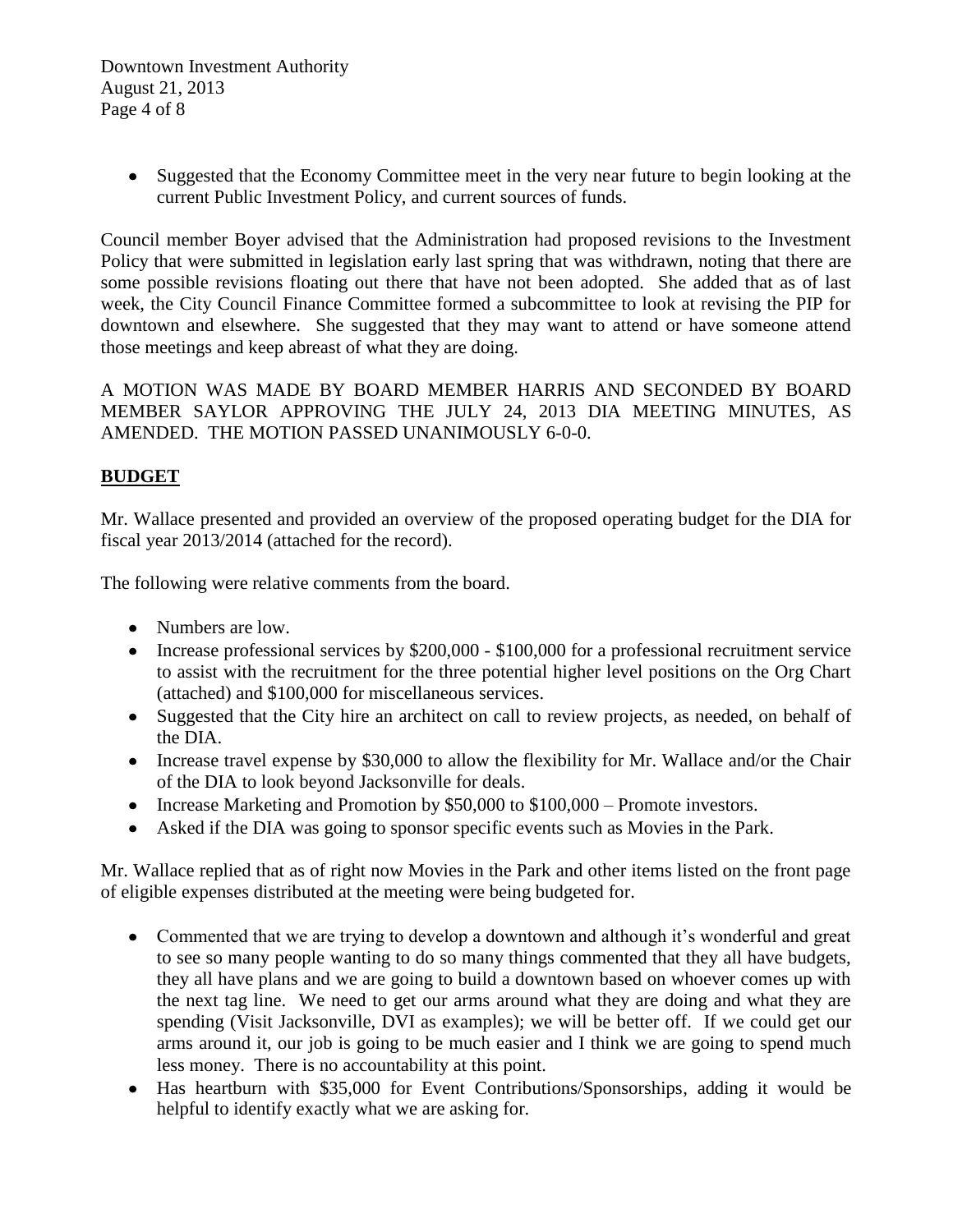Under Marketing and Promotions asked what Event Promotions was and commented that Legal Notices should not fall under Marketing and Promotions.

Mr. Crawford replied a NAIOP bus tour to visit vacant retail space downtown to market, to bring the real estate community downtown, to bring developers to sponsor development, community gatherings so they can understand the availability and opportunities in downtown would be an example (not exclusive).

A MOTION WAS MADE BY BOARD MEMBER HARRIS AND SECONDED BY BOARD MEMBER PEREZ APPROVING THE DOWNTOWN INVESTMENT AUTHORITY'S FISCAL YEAR 2013/2014 PROPOSED BUDGET AS PRESENTED TO THE DIA ON AUGUST 21, 2013 IN THE AMOUNT OF \$1,558,044. THE MOTION PASSED UNANIMOUSLY 6-0-0.

## **PROPOSED RESOLUTION REGARDING \$9 MILLION**

Follow up to the August 14, 2013 Special Meeting of the DIA, Chair Barakat provided a draft resolution for the DIA's consideration (attached).

Board member M. Bishop arrived at approximately 6:18 p.m. Chair Barakat provided Board member Bishop with a brief overview of the discussion on the proposed resolution prior to her arrival.

Various board members expressed their thoughts on the proposed resolution. The majority of board members present were in favor of a resolution.

**A MOTION WAS MADE BY BOARD MEMBER HARRIS AND SECONDED BY BOARD MEMBER ALLEGRETTI APPROVING A RESOLUTION OF THE DOWNTOWN INVESTMENT AUTHORITY (DIA) RECOMMENDING THAT THE CITY COUNCIL OF THE CITY OF JACKSONVILLE ENSURE THE DESIGNATION OF THE \$9 MILLION ALLOCATED TO THE DOWNTOWN ECONOMIC DEVELOPMENT TRUST FUND BY ORDINANCE 2013-89-E REMAIN IN THE DOWNTOWN ECONOMIC DEVELOPMENT TRUST FUND FOR DOWNTOWN DEVELOPMENT AND NOT BE REALLOCATED INTO A DESIGNATED SPECIAL COUNCIL CONTINGENCY ACCOUNT; PROVIDING AN EFFECTIVE DATE. THE MOTION PASSED UNANIMOUSLY 7-0-0.**

#### **CRA PLAN UPDATE**

Board member Bishop, Chair of the Redevelopment Plan Committee, provided an overview of the Redevelopment Plan Committee meeting last week and invited and encouraged board members that are available to attend future planned meetings of the Redevelopment Plan Committee. She advised that the Redevelopment Plan consultant contract has been executed.

Board member Bishop arrived after the discussion on the budget and asked for a brief update, which Chair Barakat provided. Board member Bishop commented that the DIA needs to expedite and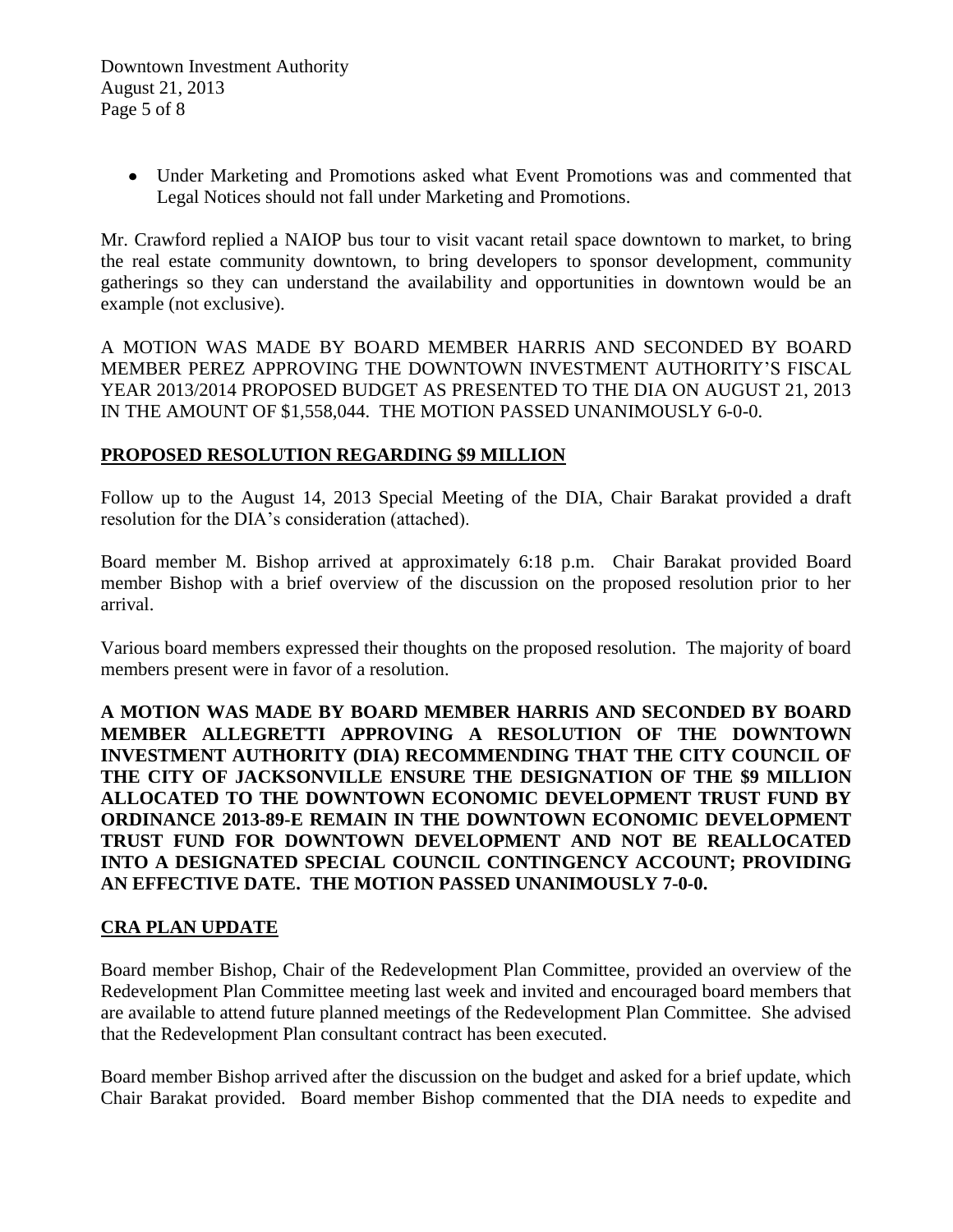Downtown Investment Authority August 21, 2013 Page 6 of 8

work hard in whatever capacity it can and with whatever means are available to fund both phases of the Redevelopment Plan.

Mr. Crawford responded that the \$100,000 needed for phase two of the project has not been allocated. He commented that the only other options that he knows of are to do it through the budget process, which would mean that those funds would be allocated on October 1, 2013, or you could go ahead and produce legislation after October  $1<sup>st</sup>$  taking it from the Southbank TIF.

Council member Boyer added that the Mayor does have transfer authority within the departments under a certain threshold amount and she believes the amount needed is under that threshold amount, suggesting that they could attempt to work with the Administration to see if there is an absence somewhere else to transfer from.

Chair Barakat asked Mr. Crawford to find out who Board member Bishop would need to work with to investigate the option mentioned by Council member Boyer.

## **HEMMING PLAZA UPDATE**

Chair Barakat advised that the RFP for Hemming Plaza went out. The RFP was written by the Parks and Recreation Department because the DIA does not have jurisdiction over parks; so even though the DIA triggered the process, they do not own the procurement process of the RFP. Responses were due August  $7<sup>th</sup>$  and no responses were received. He commented that the market is speaking loud and clear regarding the content of the RFP. The Parks and Recreation Department, along with Mr. Wallace, will review the RFP to see why no responses were received. Chair Barakat added that he was notified today that Council President Gulliford is also organizing a meeting for September  $9<sup>th</sup>$  to get all the players at the table to try and come up with a resolution to the issue (lack of response to the RFP).

The following were relative comments from the Board:

- The lack of responses had nothing to do with the lack of interest.
- Referencing the RFP process the DIA went through for the Hemming Plaza RFP commented that after the fact the RFP was altered considerably from what had been discussed in various meetings, and with various people, organizations, etc. prior to the distribution of the RFP.
- Things were added to the RFP that were impossible to make it acceptable by anyone.
- Was not aware of the final RFP that went out.
- Was important that the RFP went out correctly. DVI and Cultural Council were involved, and Wayne Wood was pulling it all together; everyone had their role and everyone had their part in Hemming Plaza being in a different position.
- There were a few issues that needed to be resolved that were not in the recommendations and the DIA was not informed of the changes, such as providing 24-hour security and if any profit was made within Hemming Plaza it would all go back to the City. There was some heartburn over some of the language that was added, and the DIA was not given the opportunity to look at those.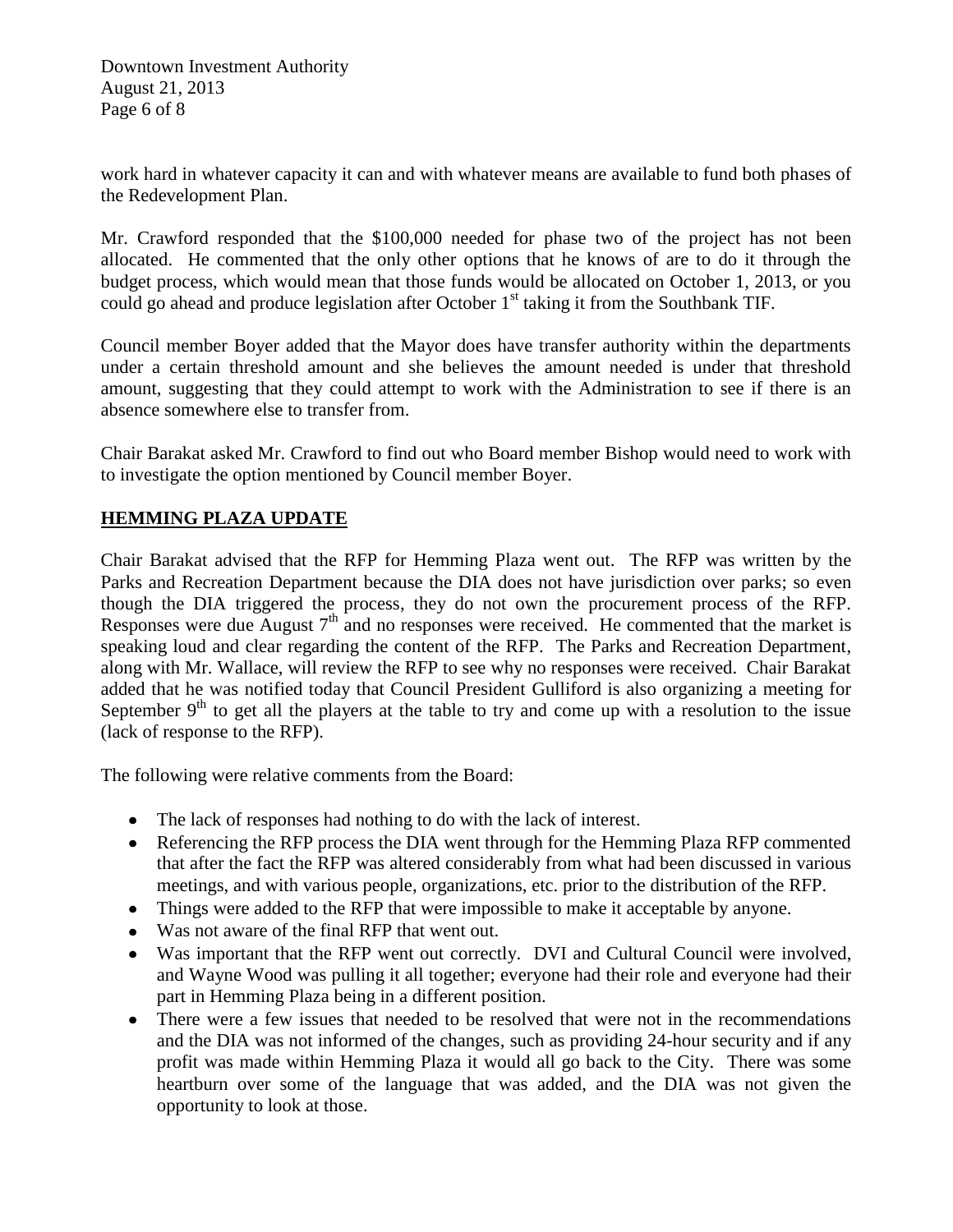- Suggested the existing RFP that the DIA created and submitted be looked at to see what is wrong with it and then take out the couple of items that have been identified as impossible to do financially and move forward.
- Ouestioned why there were significant changes to the RFP and why board members assigned to the Hemming Plaza Committee were not notified prior to the issuance of the RFP.

Chair Barakat suggested that we let the process with Council President Gulliford go through and collectively come up with a solution. Chair Barakat added that going forward when the DIA triggers a process such as Hemming Plaza, staff should engage the DIA more through the process.

Suggested that the DIA engage Council to spend some of the \$9 million as soon as possible on a construction project for Hemming Plaza. Referenced a set of plans sitting at the Parks and Recreation Department approved by the DDRB five years ago.

Mr. Wayne Wood commented that a little makeover of the park is not what is needed but rather a great attraction that would bring people from all over. They are willing to come back to the table referencing that the 15 amendments they submitted are on record. The RFP would require something close to that in order for them to achieve their vision for the park. It was clarified that his group would not start any renovations on the park unless their group was selected through the RFP process.

Chair Barakat suggested the idea be tabled for now and see what kind of momentum occurs in the next 30 to 45 days.

Staff was asked to provide the DIA with a copy of the plan that the Parks and Recreation Department has on the shelf for Hemming Plaza.

# **III. DOWNTOWN BRIEFING**

Mr. Lindstrom provided an update from the August 1, 2013 DDRB meeting.

# **IV. PUBLIC COMMENTS**

The floor was open for public comments.

- Bruce Fouraker: Commented that it would be nice for the public to also have copies of what the board is discussing. Noticed during the meeting that a question went to the city representatives regarding the handling of the CRA, and last week at the CRA meeting Lara Diettrich gave an excellent presentation on how the CRA works and thinks the question should have been forwarded to her. Hopes progress can be made on Hemming Plaza.
- John Nooney: Welcome Mr. Wallace. We want to be a national destination; the RAM dock should be open more than just when RAM is open. DIA needs to intervene. DIA needs to look at the existing floating dock that is at the Shipyards. Access to Hogan's Creek.